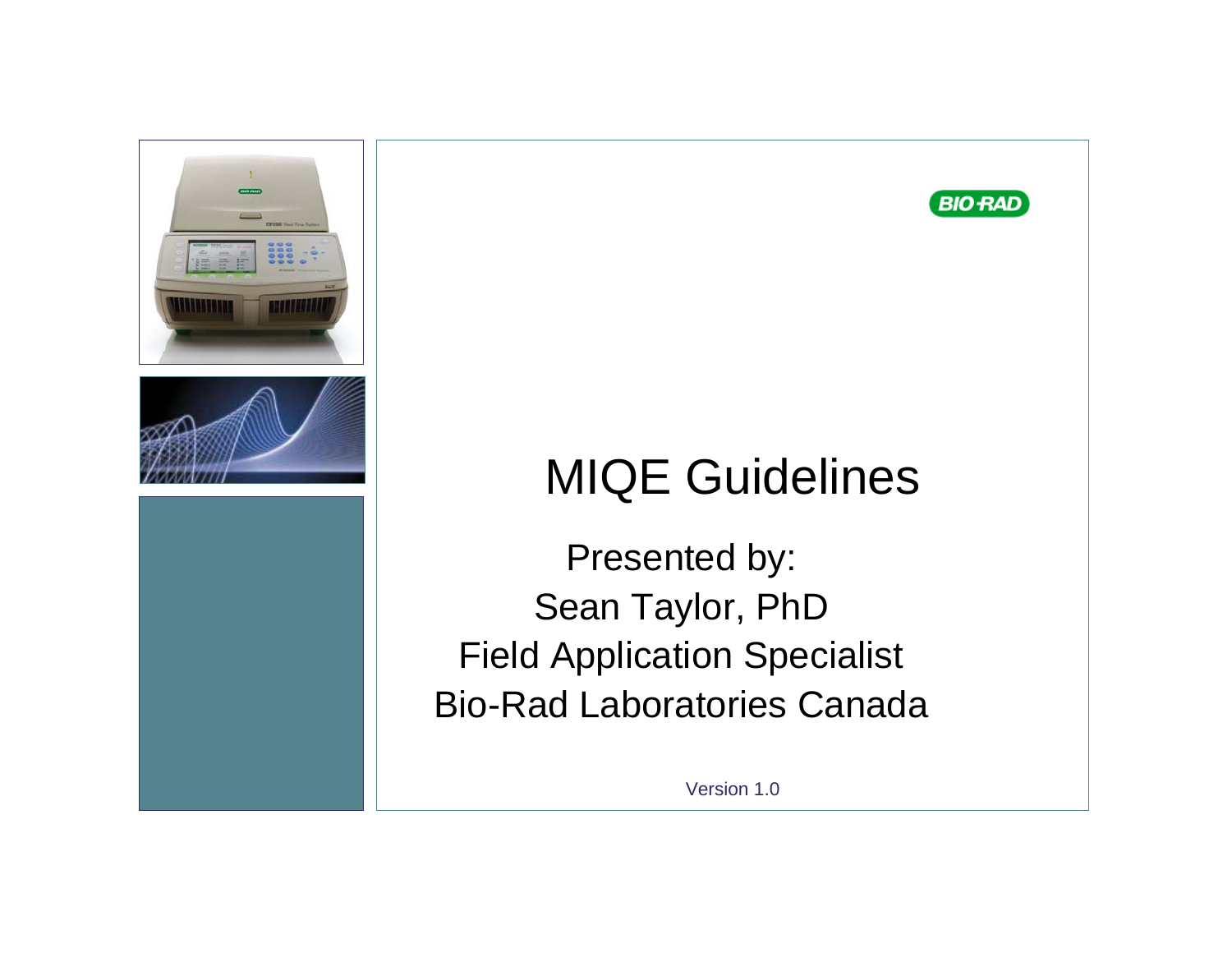

**The MIQE Guidelines**

#### **The MIQE Guidelines Minimum Information for Publication of Quantitative Real-Time PCR Experiments**

Stephen A. Bustin, Vladimir Benes, Jeremy A. Garson, Jan Hellemans, Jim Huggett, Mikael Kubista, Reinhold Mueller, Tania Nolan, Michael W. Pfaffl, Gregory L. Shipley, Jo Vandesompele, & Carl T. Wittwer

**Clinical Chemistry 2009, 55(4): 611-622**

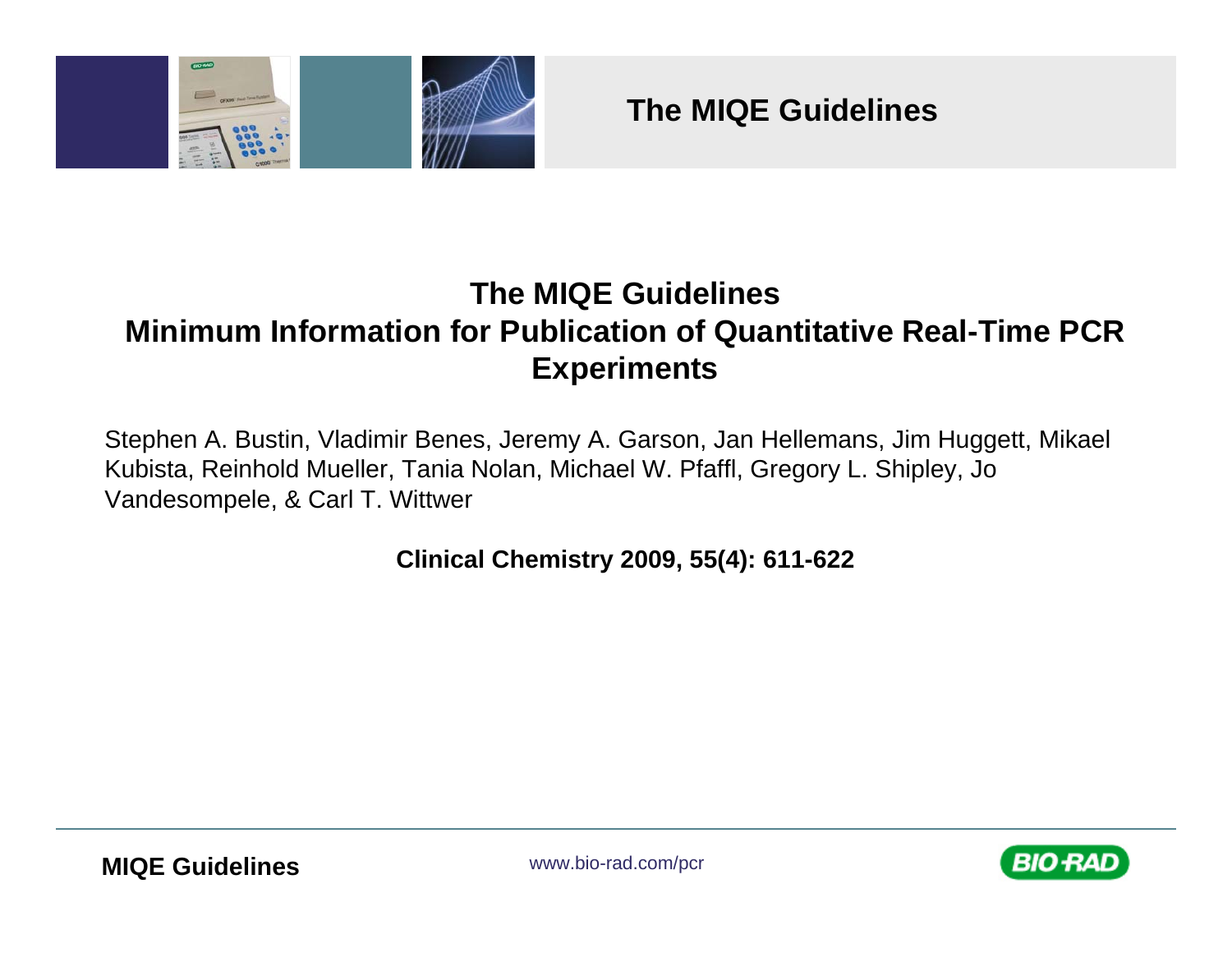

- **1. To establish a clear framework to conduct RTqPCR experiments**
- **2. To provide guidelines for reviewers and editors to measure the technical quality of submitted manuscripts against an established yardstick.**

Investigations that use this widely applied methodology will produce data that are more consistent, more comparable, and, ultimately, more reliable.



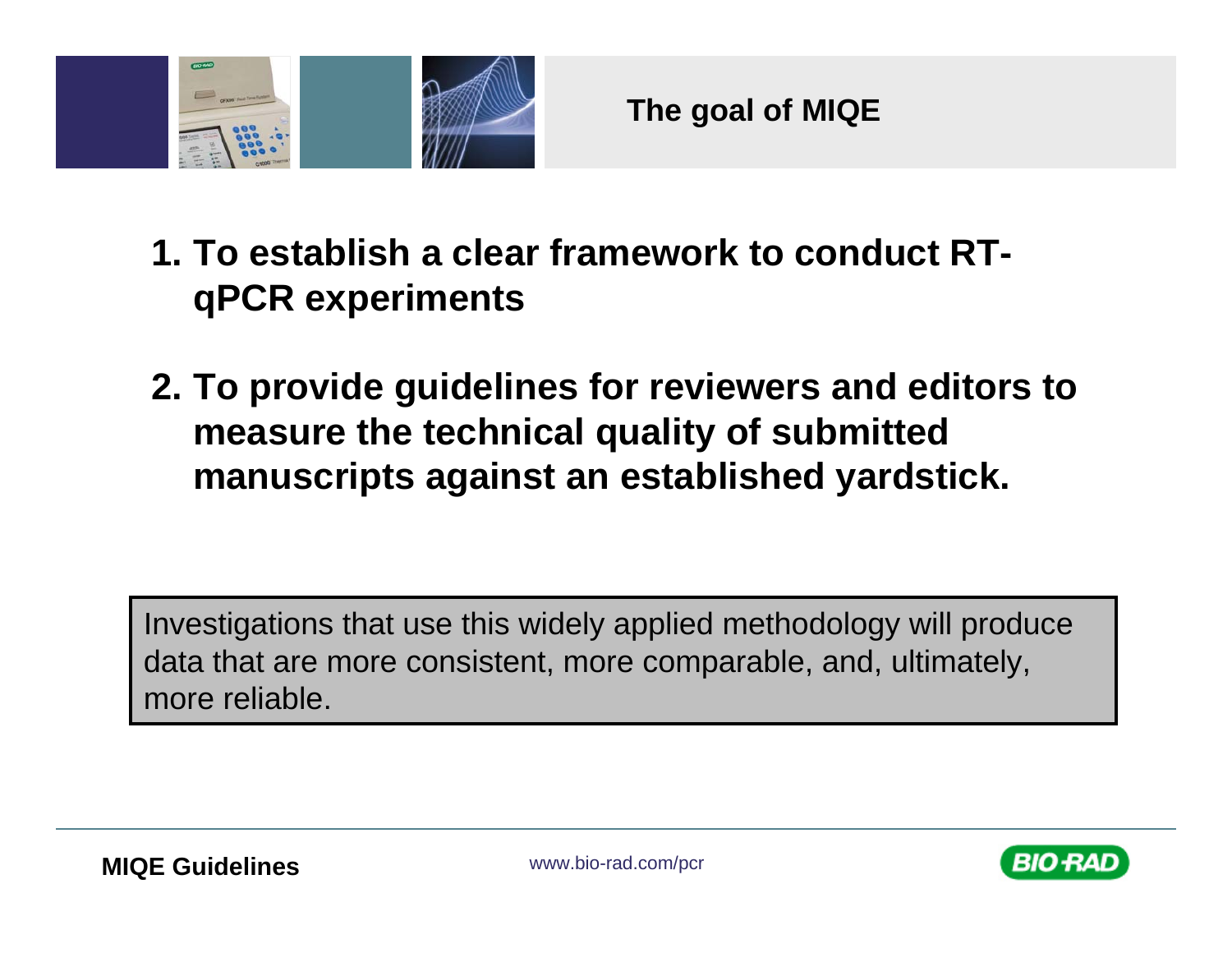



#### **The MIQE Guidelines**

| Table 1. MIQE checklist for authors, reviewers, and ecitors. <sup>3</sup>                             |            |                                                                                                                                                                  |            |  |  |
|-------------------------------------------------------------------------------------------------------|------------|------------------------------------------------------------------------------------------------------------------------------------------------------------------|------------|--|--|
| kam to deed:                                                                                          | Importance | liers to check                                                                                                                                                   | Importance |  |  |
| Esperimental chelpn                                                                                   |            | of CR oligarushet the                                                                                                                                            |            |  |  |
| Definition of experimental and control groups.                                                        | г          | <b>Niner sequences</b>                                                                                                                                           | r          |  |  |
| <b>Nurber within each goup</b>                                                                        | п          | EThinadě identification nunder                                                                                                                                   | D          |  |  |
| Assessment and the fire care or investigation's interesting?                                          | D          | Arche sequences                                                                                                                                                  | v          |  |  |
| Arknowledgmant of authors' contributions                                                              | D          | Location and identity of any modifications                                                                                                                       | r          |  |  |
| Imple                                                                                                 |            | Manufacturer of oligonucleotides                                                                                                                                 | D          |  |  |
| Description                                                                                           | г          | Ariliation method                                                                                                                                                | D          |  |  |
| Volume insec of comple processed                                                                      | D          | of CR protocol                                                                                                                                                   |            |  |  |
| Misradisaection or ensorations (for-                                                                  | r.         | Complete reaction conditions                                                                                                                                     | г          |  |  |
| <b>Promotoing procedure</b>                                                                           | r          | leation reluxe and arount of cBRAD&A                                                                                                                             | r          |  |  |
| If from, how and how qubits?                                                                          | п          | Arinan, (pedie), Mg <sup>2+</sup> , and dMTP consentrations.                                                                                                     | r          |  |  |
| If fluid, with what and how quickly?                                                                  | r          | Relynature identity and concentration                                                                                                                            | t.         |  |  |
| Sangle stamps contitions and dutation (especially for FFR <sup>6</sup> samples)                       | r.         | BufferRit identity and manufacturer                                                                                                                              | r.         |  |  |
| Nucleic acid epiraction                                                                               |            | React chemical composition of the buffer                                                                                                                         | D          |  |  |
| Projecture and/or instrumentation.                                                                    | п          | Additives (SYIRR Green I, DMSD, and so forth)                                                                                                                    | г          |  |  |
| Kame of kit and details of any modifications                                                          | ÷          | Manufacturer of pixtec/lubes and catalog ruerber                                                                                                                 | Þ          |  |  |
| Source of additional reagents used                                                                    | D          | Complete the motycing parameters                                                                                                                                 | r.         |  |  |
| Details of Didase or Elisas beginnert                                                                 | т          | Reaction setup (marculinabotic)                                                                                                                                  | D          |  |  |
| Detaining to AFE inserts national assistance                                                          | r.         | Manufacturer of gRCR instrument                                                                                                                                  | г          |  |  |
| Nucleic sold quantification                                                                           | ı          | of CR vs lidarion                                                                                                                                                |            |  |  |
| Instrument and method                                                                                 | F          | Didense of optimization (from gradients)                                                                                                                         | D          |  |  |
| <b>Aris WasAasi</b>                                                                                   | D          | Specific by (ge), sequence, mail, or digest)                                                                                                                     | ĩ          |  |  |
| Yaid                                                                                                  | D          | Ror 2198 Green   C, of the MRC                                                                                                                                   | г          |  |  |
| <b>ISA integrity: methodinatrument</b>                                                                | ı          | Calibration curves with slope and y intercept                                                                                                                    | г          |  |  |
| EMAQ or C, of 3' and 5' transcipts                                                                    | r          | <b>PCR efficiency calculated from sitige</b>                                                                                                                     | E          |  |  |
| Georgomesis trases                                                                                    | D          | Ch for FCR efficiency or 56                                                                                                                                      | Þ          |  |  |
| Irhibiton testing (C, dilutions, spike, or other)                                                     | t.         | r <sup>i</sup> of calibration curre                                                                                                                              | r.         |  |  |
| Romano tramuniptism                                                                                   |            | Unes: dynamic range                                                                                                                                              | r          |  |  |
| Complete reaction conditions                                                                          | F          | C, renistion at U30                                                                                                                                              | r          |  |  |
| Amount of BSA and reaction volume                                                                     | г          | Ch froughout range                                                                                                                                               | Þ          |  |  |
| friening oliganucleatide (if using £37) and consentration                                             | п          | Dridges for LDD                                                                                                                                                  | г          |  |  |
| Remos transcriptage and concentration                                                                 | ÷          | If multiples; efficiency and LDD of each appay                                                                                                                   | ĩ          |  |  |
| Temperature and time                                                                                  | t.         | Data analysis                                                                                                                                                    |            |  |  |
| Manufacturer of resignitis and catalogue numbers                                                      | D          | qRCM analysis program (source, menion)                                                                                                                           | г          |  |  |
| C <sub>a</sub> s with and without reverse transcription                                               | D.         | Mathod of C <sub>a</sub> date wination                                                                                                                           | r          |  |  |
| Storage conditions of cORA                                                                            | D          | Dutier identification and disposition                                                                                                                            | r          |  |  |
| of CR target information                                                                              |            | <b>Maults for MTCs</b>                                                                                                                                           | r          |  |  |
| Eans serbol                                                                                           | ĩ          | justification of number and choice of networks genes                                                                                                             | г          |  |  |
| Sequence scaesion ruenter                                                                             | т          | Description of normalization method                                                                                                                              | r          |  |  |
| Location of amplitum                                                                                  | D          | Number and renográsnes of biological replicates                                                                                                                  | D          |  |  |
| Amplicon bragin                                                                                       | г          | Number and stage (twente iranusiption or oFCR) of technical replicates                                                                                           | г          |  |  |
| in silice specificity screen (BLAST, and as on).                                                      | t          | Reproducility Sintraseaux rentations                                                                                                                             | t          |  |  |
| Panudogenes, retrogravatogenes, ar atter hoeralogu?                                                   | D          | Reproducibility (Interacces nariation, CN)                                                                                                                       | D          |  |  |
| Seguna sigment                                                                                        | D          | <b>Power amalysis</b>                                                                                                                                            | Ð          |  |  |
| Secondary structure analysis of amplican                                                              | b.         | Strategi methods for results stynfforce-                                                                                                                         | r          |  |  |
| Lacation of each primer by exan or intron (if spplicable)                                             | t          | Salbware (source, werelord                                                                                                                                       | r          |  |  |
| What splice rentants are targeted?                                                                    | t.         | C, or raw data submission with ROML                                                                                                                              | D.         |  |  |
|                                                                                                       |            | All essertial information (C) must be submitted with the manuscript. Desirable information (D) should be submitted if available. If primers are from RTPrimerOR, |            |  |  |
| information on gPCR target, oligonadecticke, protocolo, and validation is available from that source. |            | FFFE, formaln-ford, paraffe embrdded: FUN, RNA integrity number: ROL FAM quality inclusion: GSP, gene-specific priming: dMTP, demonschoolde triphosphate.        |            |  |  |

" FFS, turnaln-bod, partit-entoddet, RR, RRA magdy mucher, RRL, RAR-quilip includer, GP, gen-pack, princip, der<br>"Assesing the absence of EMA with a no-reverse transitytics essay is essential when furteersing RRA. Once the



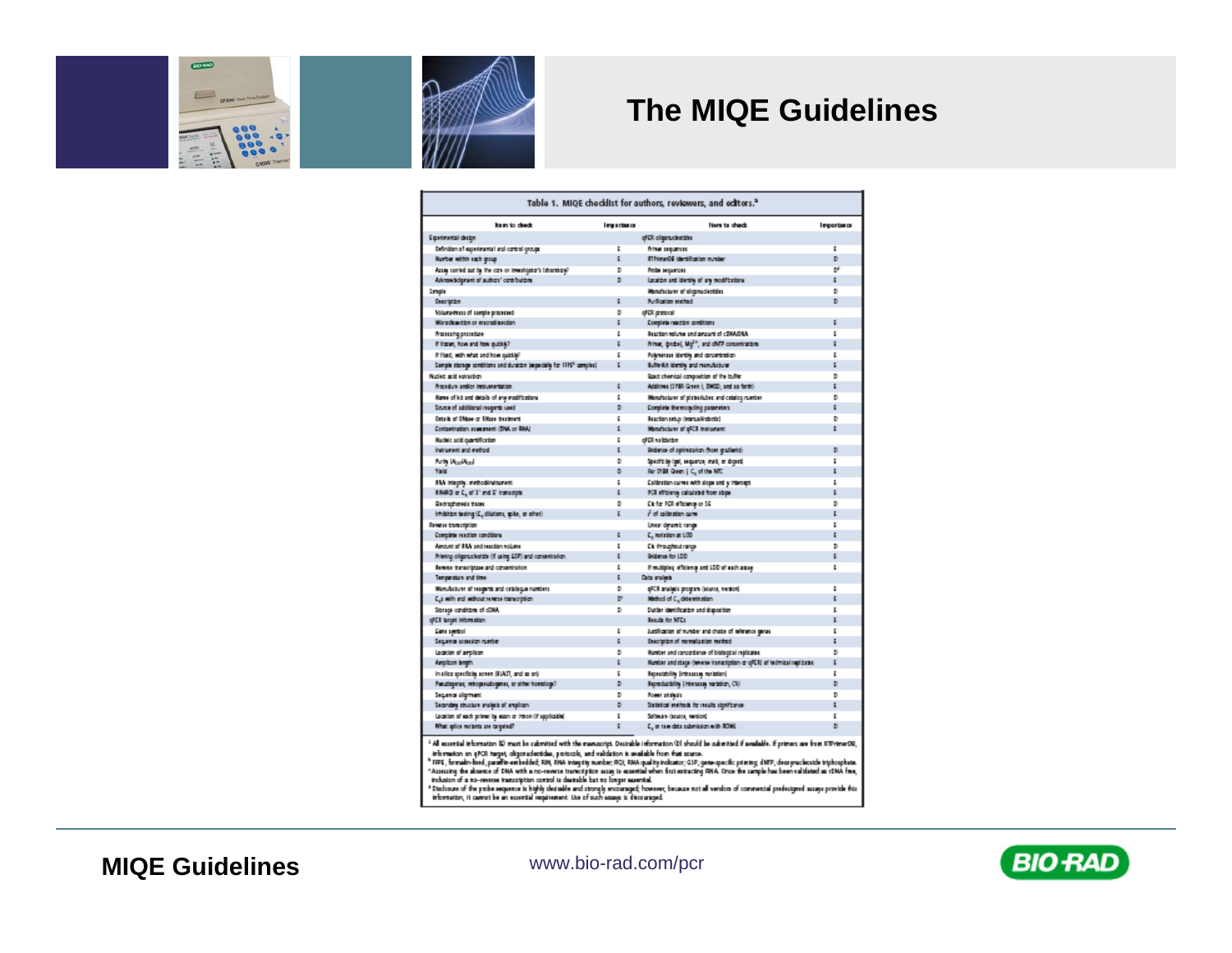

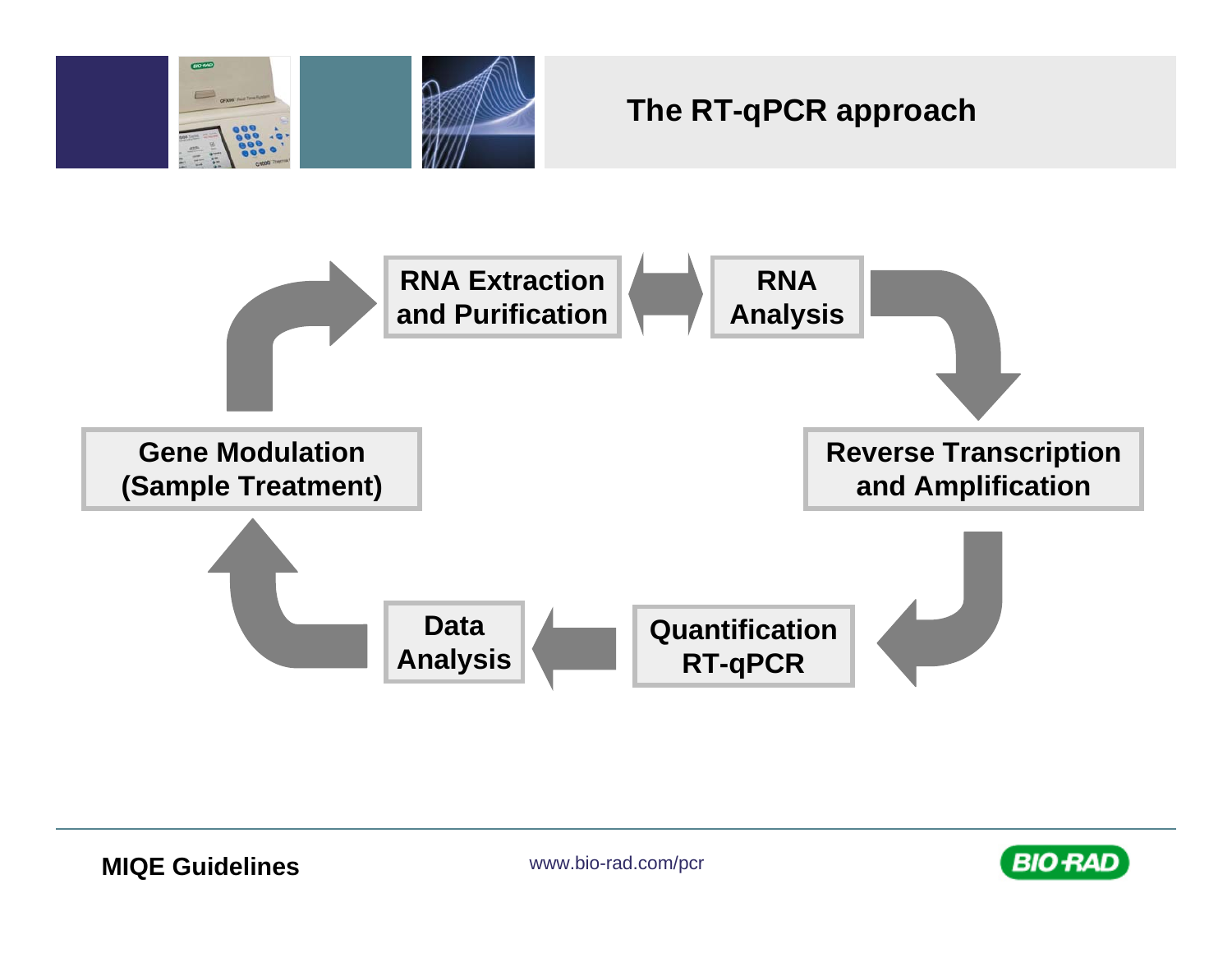

### **RT-qPCR experimental design and sample management**

| Exp't<br><b>Procedure</b>                                                                                                                                                                                     | <b>Control</b><br><b>Groups</b>                       | <b>Replicates</b>                                | Exp't<br><b>Conditions</b>                      | <b>Sample</b><br><b>Handling</b>                        | <b>RT-qPCR Data</b>                                 |
|---------------------------------------------------------------------------------------------------------------------------------------------------------------------------------------------------------------|-------------------------------------------------------|--------------------------------------------------|-------------------------------------------------|---------------------------------------------------------|-----------------------------------------------------|
| Disease or<br>Treatment<br>Groups                                                                                                                                                                             | <b>Time Course</b><br>Study<br>(ie: $t = 0$ )         | <b>Biological</b><br>(Diff't Sample<br>per well) | Growth<br>Conditions<br>(Media &<br>Time or OD) | <b>Precise Time</b><br>to Harvest<br>Cells or<br>Tissue | <b>Key steps:</b><br>• Total RNA Extraction         |
| Target<br>Genes<br>Implicated                                                                                                                                                                                 | Normal vs<br><b>Disease</b><br>(ie:Normal)            | <b>Technical</b><br>(Same Sample<br>per well)    | Days of<br>Embryonic<br>Development             | Sample<br>Extraction<br>Method                          | • RNA Purity & Integrity<br>• Reverse Transcription |
| Potential<br>Reference<br>Genes                                                                                                                                                                               | Untreated vs<br><b>Drug Treated</b><br>(ie:Untreated) |                                                  | Amount per<br>mass of Drug<br>or Compound       | Preservation<br>method and<br>Time                      | • Gradient qPCR<br>• Standard Curve                 |
| These first three steps define the:<br>experimental parameters; the goals<br>and the samples based on literature or<br>experimental data typically from broad<br><b>Microarray or Proteomics experiments.</b> |                                                       | Sex,<br>Phenotype                                | Thaw and<br>Homogenization<br>Procedure         | $\cdot$ qPCR<br>• Data Analysis                         |                                                     |
|                                                                                                                                                                                                               |                                                       | <b>Incubation</b><br>Time                        | <b>Total RNA</b><br>Extraction<br>Procedure     | <b>Publish</b><br><b>Data</b>                           |                                                     |

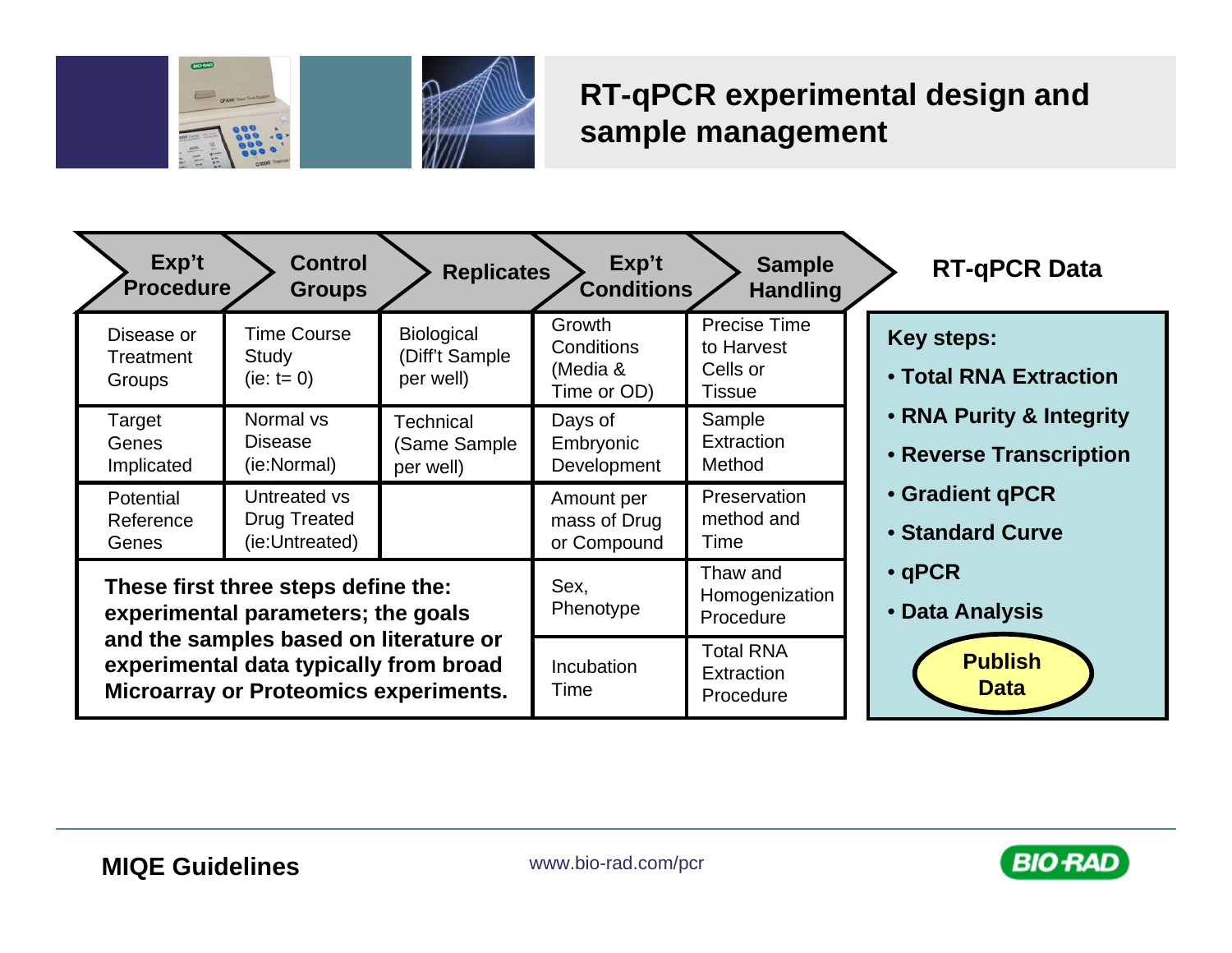



#### **The Aurum Extraction Kit**



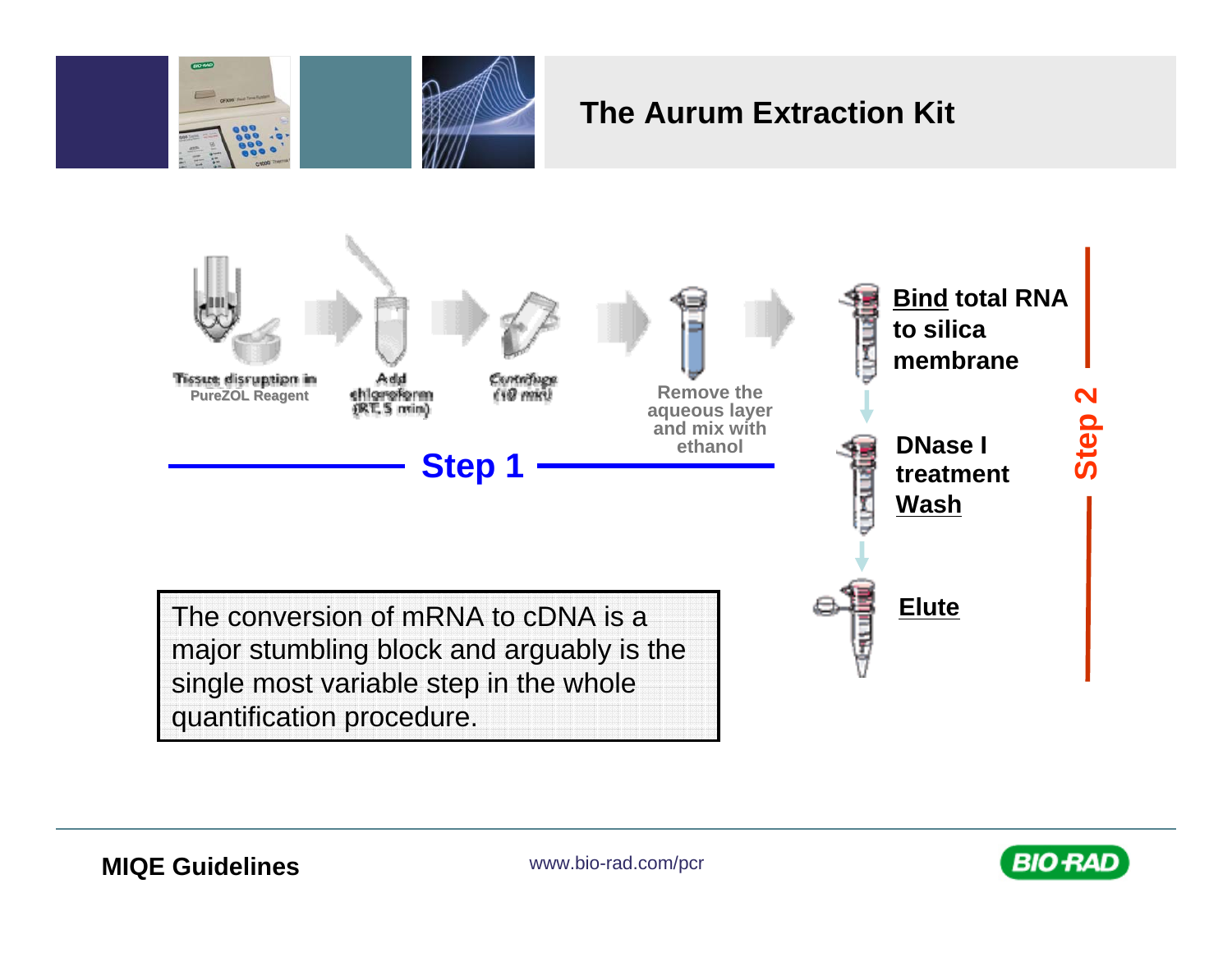

- $\bullet$ free of protein (absorbance 260 nm/280 nm);
- $\bullet$ free of genomic DNA;
- $\bullet$  should be undegraded (28S:18S ratio should be roughly between 1.8 and 2.0, with low amount of short fragments);
- $\bullet$  free of enzymatic inhibitors for RT and PCR reaction, which is strongly dependent on the purification and cleanup methods;
- $\bullet$  free of any substances which complex essential reaction co-factors, like Mg2+ or Mn2+;
- free of nucleases for extended storage

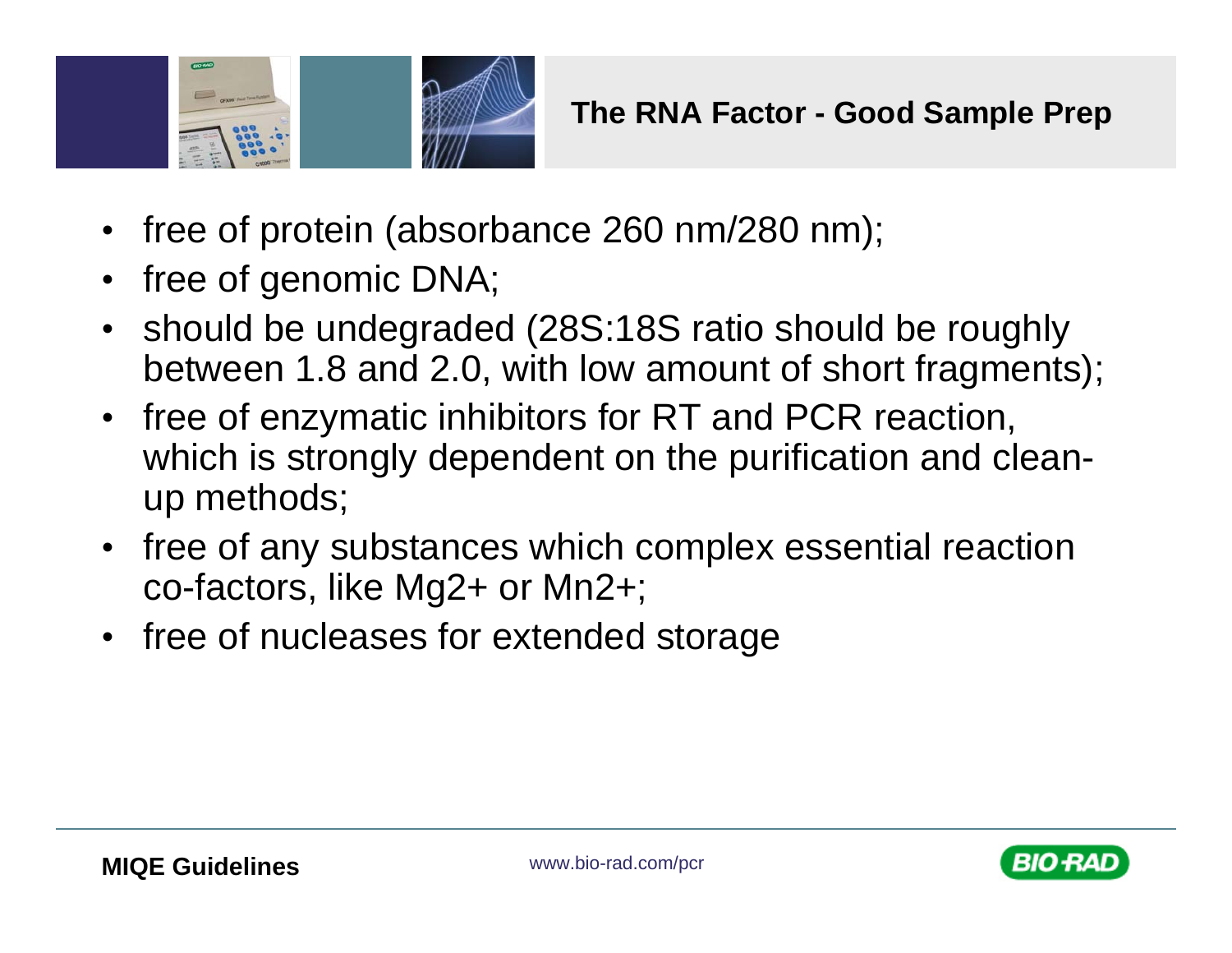



#### **Virtual Gel**



#### **Analysis of RNA purity and integrity**

#### **Nanodrop Readings** indicate all samples were "good"

| Sample             | A260/280* | A260/230* |
|--------------------|-----------|-----------|
| 1. Control-no heat | 1.90      | 2.44      |
| 2. 3 min @ 90C     | 1.93      | 2.40      |
| 3. 5 min @ 90C     | 2.06      | 2.37      |
| 4. 10 min @ 90C    | 2.03      | 2.37      |
| 5. 15 min @ 90C    | 2.02      | 2.31      |
| 6. 1 hr @ 90C      | 1.99      | 2.18      |
| 7. 2hr @ 90C       | 2.00      | 2.32      |
| 8. 4 hr @ 90C      | 1.89      | 2.23      |

\*Note: Generally accepted ratios (A260/280 and A260/230) for good quality RNA are > 1.8.

#### **RQI Value & Color Coded Classification**

| Well ID | Sample Name       | <b>RNA</b><br>Area | <b>RNA</b> Concentration<br>$(nq/\mu)$ | Ratio<br>[28S/18S] | <b>RQI</b> | <b>RQI</b><br>Classification | <b>RQI</b><br>Alert |
|---------|-------------------|--------------------|----------------------------------------|--------------------|------------|------------------------------|---------------------|
|         | Control - no heat | 278.23             | 102.60                                 | 1.60               | 9.8        |                              |                     |
| 2       | 3 min @ 90C       | 317.12             | 116.94                                 | 1.23               | 9.2        |                              |                     |
| 3       | 5 min @90C        | 306.89             | 113.17                                 | 0.89               | 8.1        |                              |                     |
| 4       | 10 min @ 90C      | 257.56             | 94.98                                  | 0.50               | 6.5        |                              |                     |
| 5       | 15 min @ 90C      | 247.31             | 91.20                                  | $0.15 -$           | 5.9        |                              |                     |
| 6       | 1 hour $@$ 90C    | 200.94             | 74.10                                  | 0.46               | 2.2        |                              |                     |
| 7       | 2 hour @ 90C      | 252.37             | 93.07                                  | 0.81               | 2.0        |                              |                     |
| 8       | 4 hour @ 90C      | 274.16             | 101.10                                 | $-0.00$            | 1.8        |                              |                     |

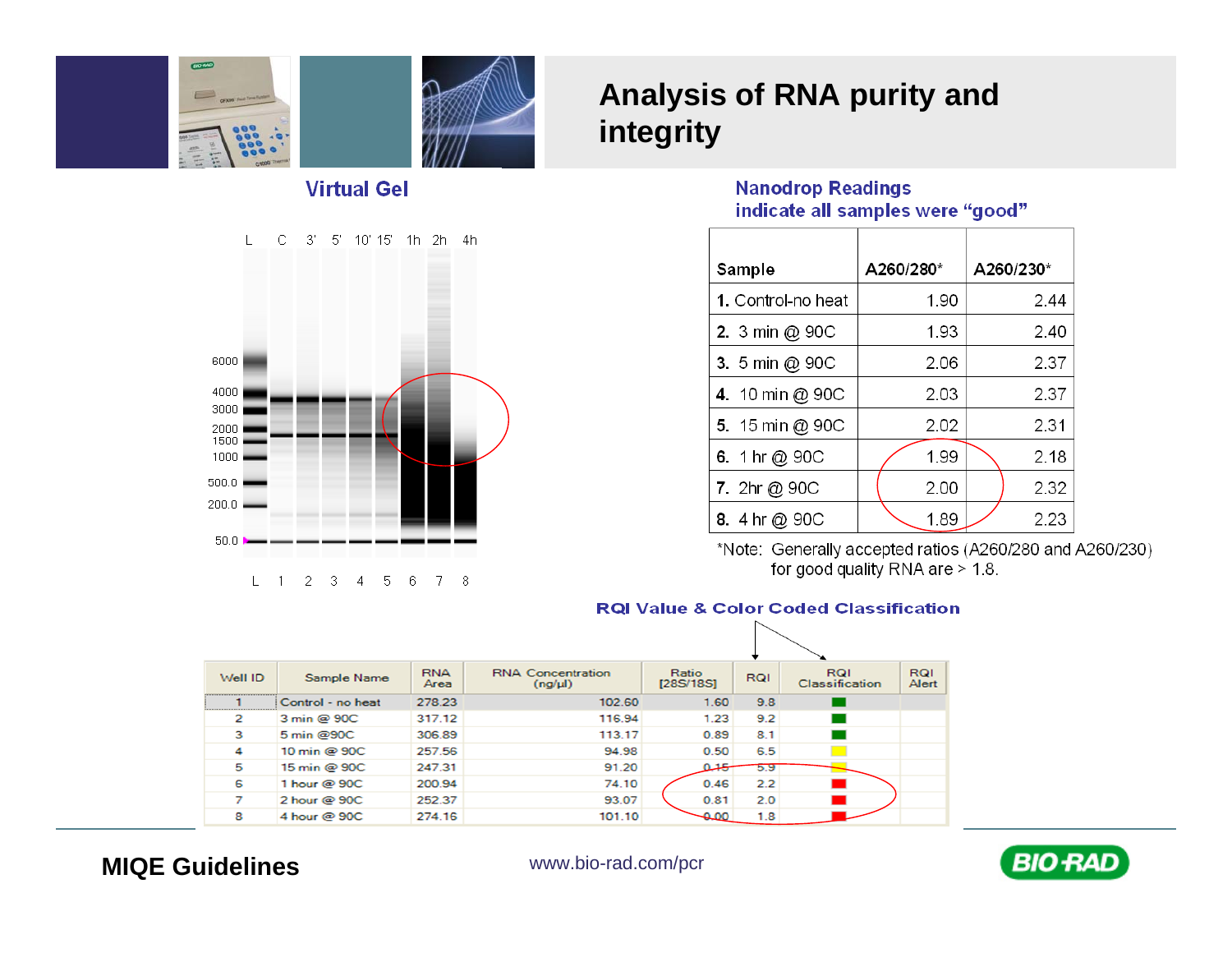

## **Total RNA Analysis**



## **Carcinoma Liver RNA**





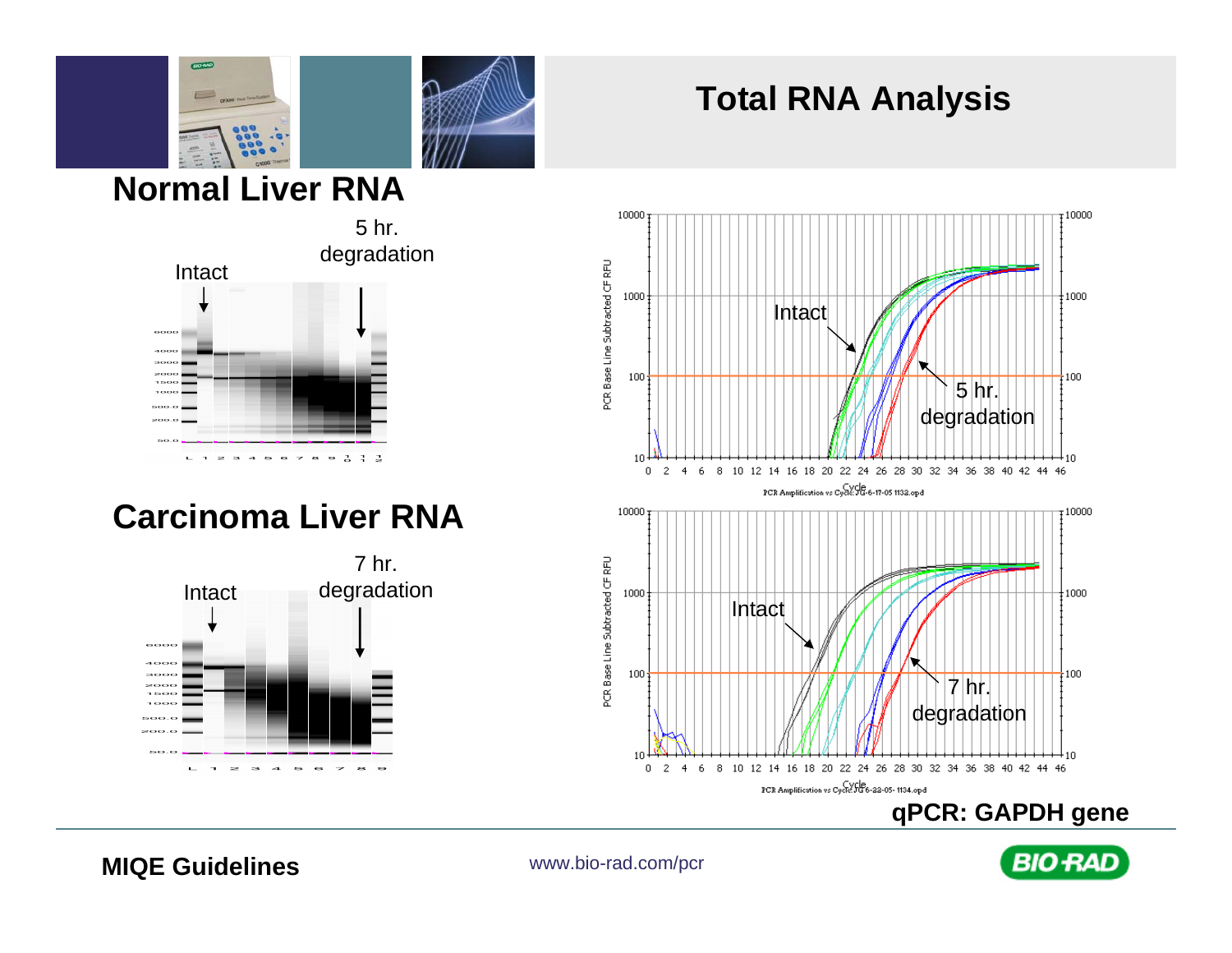

- "Primer-Blast" your sequence (NCBI) to find unique primers and amplicon sequences.
- Enter sequence in "M-Fold" to assure minimal secondary structure.
- Choose at least two sets of primer pairs and validate with thermal gradient and std. curve.

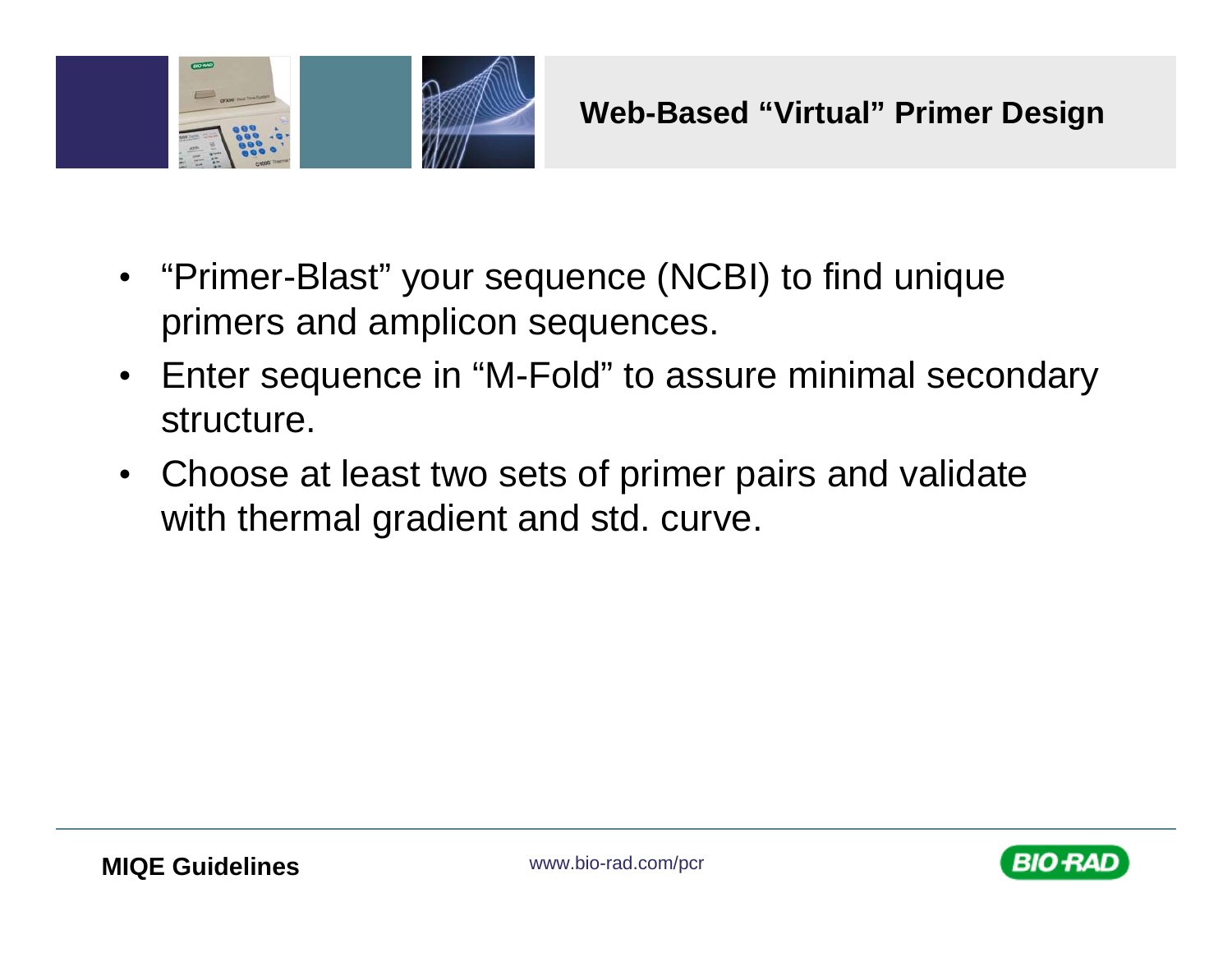



#### **Primer-Blast and MFOLD**

|                                                          | Primer-BLAST: Finding primers specific to your PCR template (using Primer3 and BLAST). more     | Tips for finding specific primers                            |                                |
|----------------------------------------------------------|-------------------------------------------------------------------------------------------------|--------------------------------------------------------------|--------------------------------|
|                                                          | Save search parameters<br>Reset page                                                            |                                                              |                                |
| PCR Template                                             |                                                                                                 |                                                              | 120                            |
|                                                          | Enter accession, gi, or FASTA sequence (A refseq record is preferred) @                         | Range<br>Clear                                               |                                |
| Or, upload FASTA file                                    | Browse                                                                                          | From<br>To<br><b>Forward primer</b><br><b>Reverse primer</b> |                                |
| <b>Primer Parameters</b>                                 |                                                                                                 |                                                              |                                |
| Use my own forward primer<br>$(5'$ > 3' on plus strand)  |                                                                                                 | $\odot$<br>Clear                                             |                                |
| Use my own reverse primer<br>$(5'$ > 3' on minus strand) |                                                                                                 | Clear                                                        |                                |
| <b>PCR</b> product size                                  | Min<br><b>Max</b>                                                                               |                                                              |                                |
|                                                          | 200<br>1000                                                                                     |                                                              |                                |
| # of primers to return                                   | 10                                                                                              |                                                              |                                |
|                                                          | Min<br>Opt<br>Max                                                                               | $Max Tm$ difference                                          |                                |
| <b>Primer melting temperatures</b><br>$(T_m)$            | 57.0<br>60.0<br>63.0                                                                            | 3                                                            |                                |
| <b>Primer Pair Specificity Checking Parameters</b>       |                                                                                                 |                                                              |                                |
| <b>Specificity check</b>                                 | ◘ Enable search for primer pairs specific to the intended PCR template                          |                                                              |                                |
| Organism                                                 | Homo sapiens                                                                                    |                                                              |                                |
|                                                          | Enter an organism name, taxonomy id or select from the suggestion list as you type.             |                                                              |                                |
| <b>Database</b>                                          | Refseq mRNA (refseq_rna)                                                                        |                                                              |                                |
| <b>Primer specificity stringency</b>                     | At least $2 \times$ total mismatches to unintended targets, including                           |                                                              |                                |
|                                                          | at least $2 \sqrt{\ }$ mismatches within the last $5 \sqrt{\ }$ bps at the 3' end $\circledast$ |                                                              |                                |
| <b>Misprimed product size</b><br>deviation               | 1000<br>O                                                                                       |                                                              | ويعاجب فالمعاتب فيعلمني بالمهم |

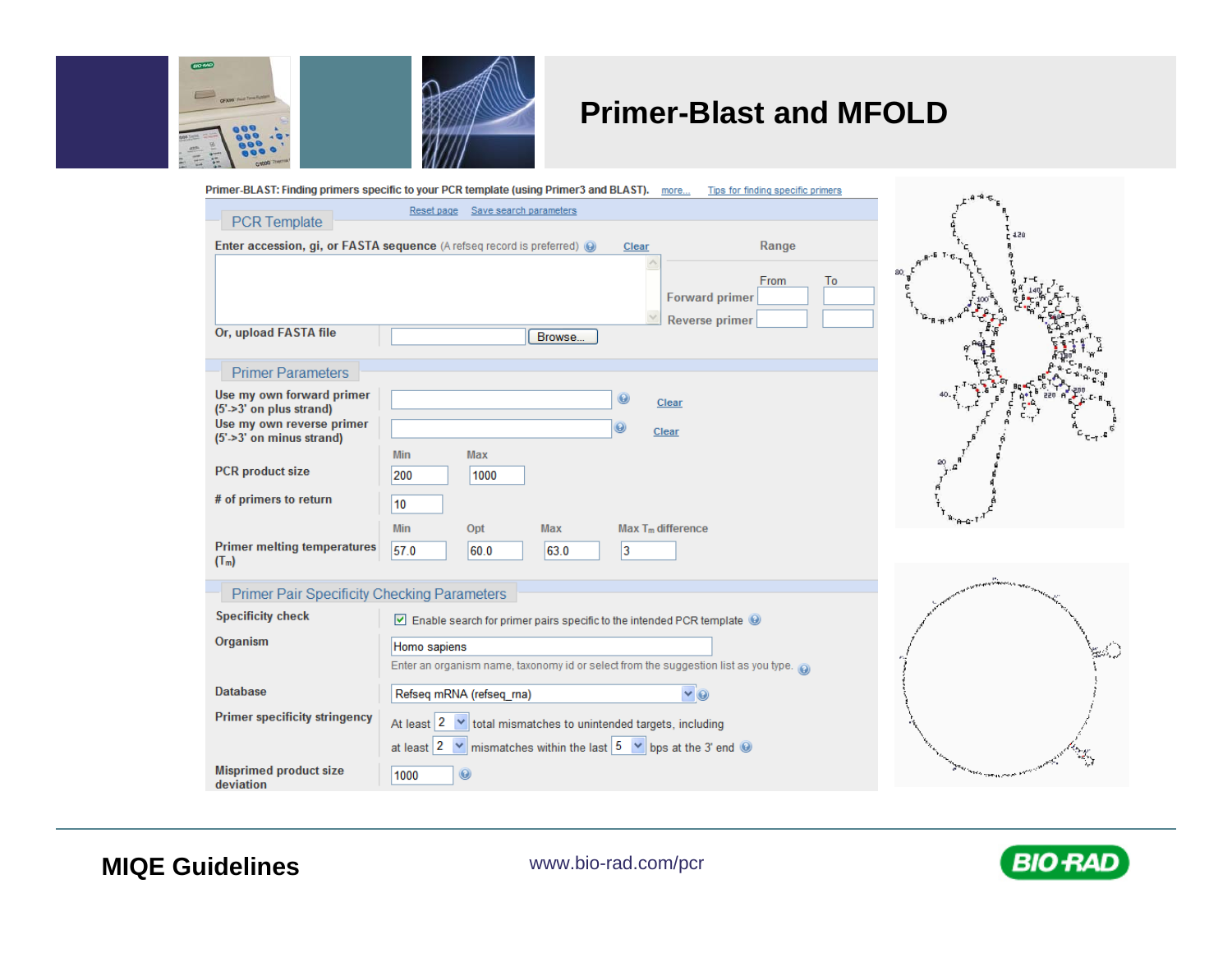

- Start with a Gradient RT-qPCR to Optimize Annealing **Temperature**
- Create a standard curve from a serial dilution of template to test primers across a broad dynamic range
- Evaluate
	- **Specificity**
	- **Efficiency**
	- Reproducibility
	- Dynamic range

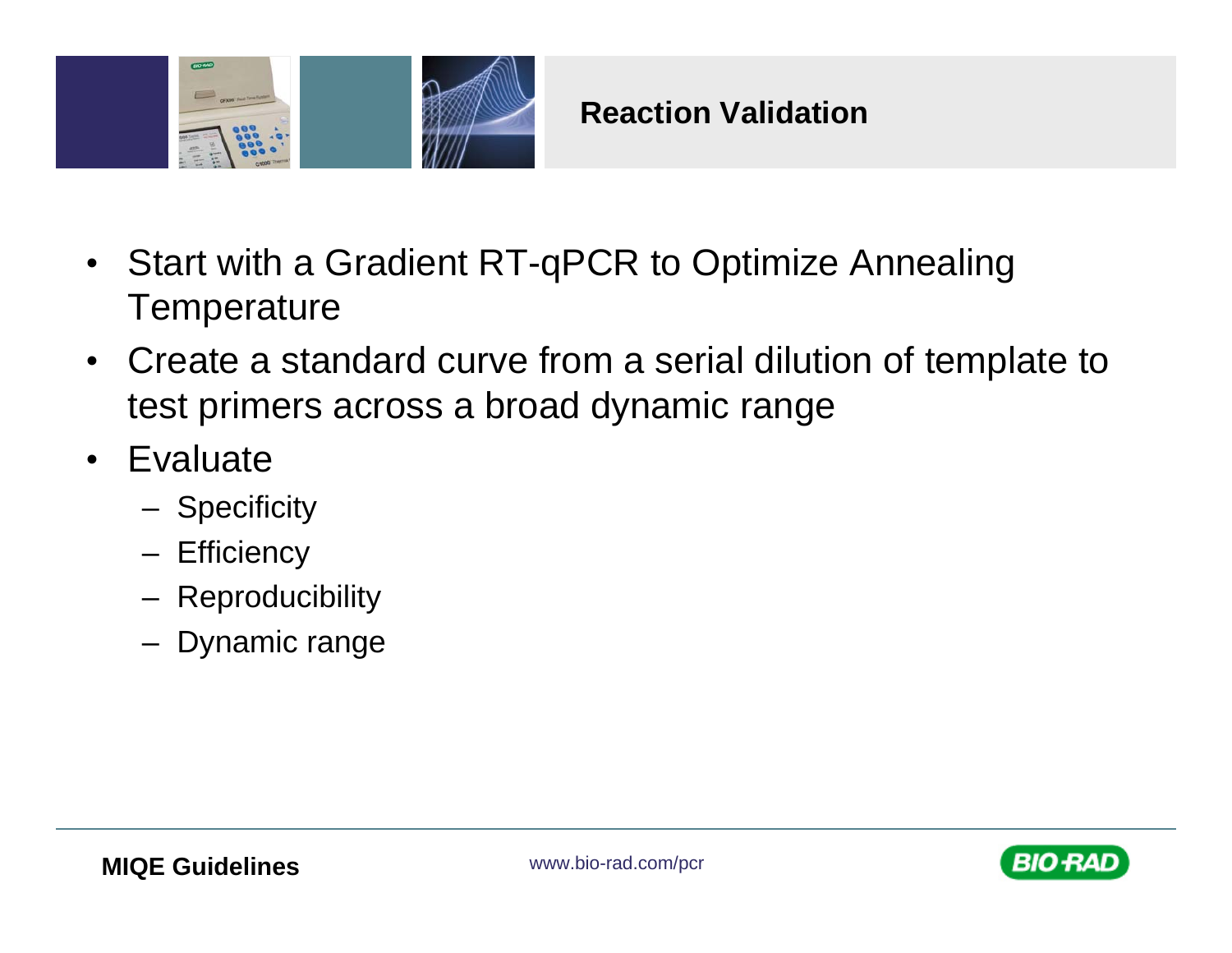

#### **Validation of RT-qPCR primers -Thermal Gradient**



**MIQE Guidelines** 

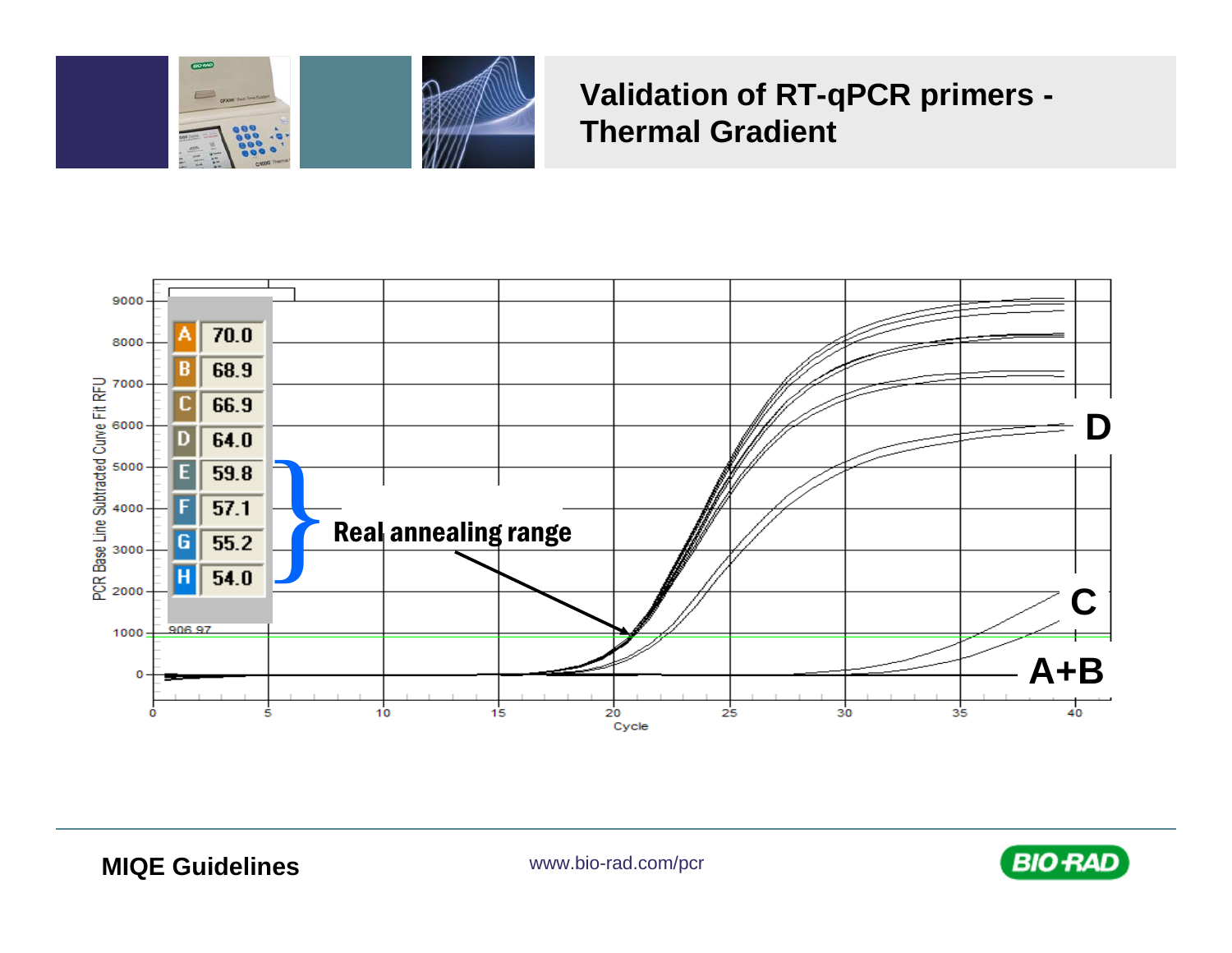



#### Validation of RT-qPCR primers -**Melt Curve**



**MIQE Guidelines** 

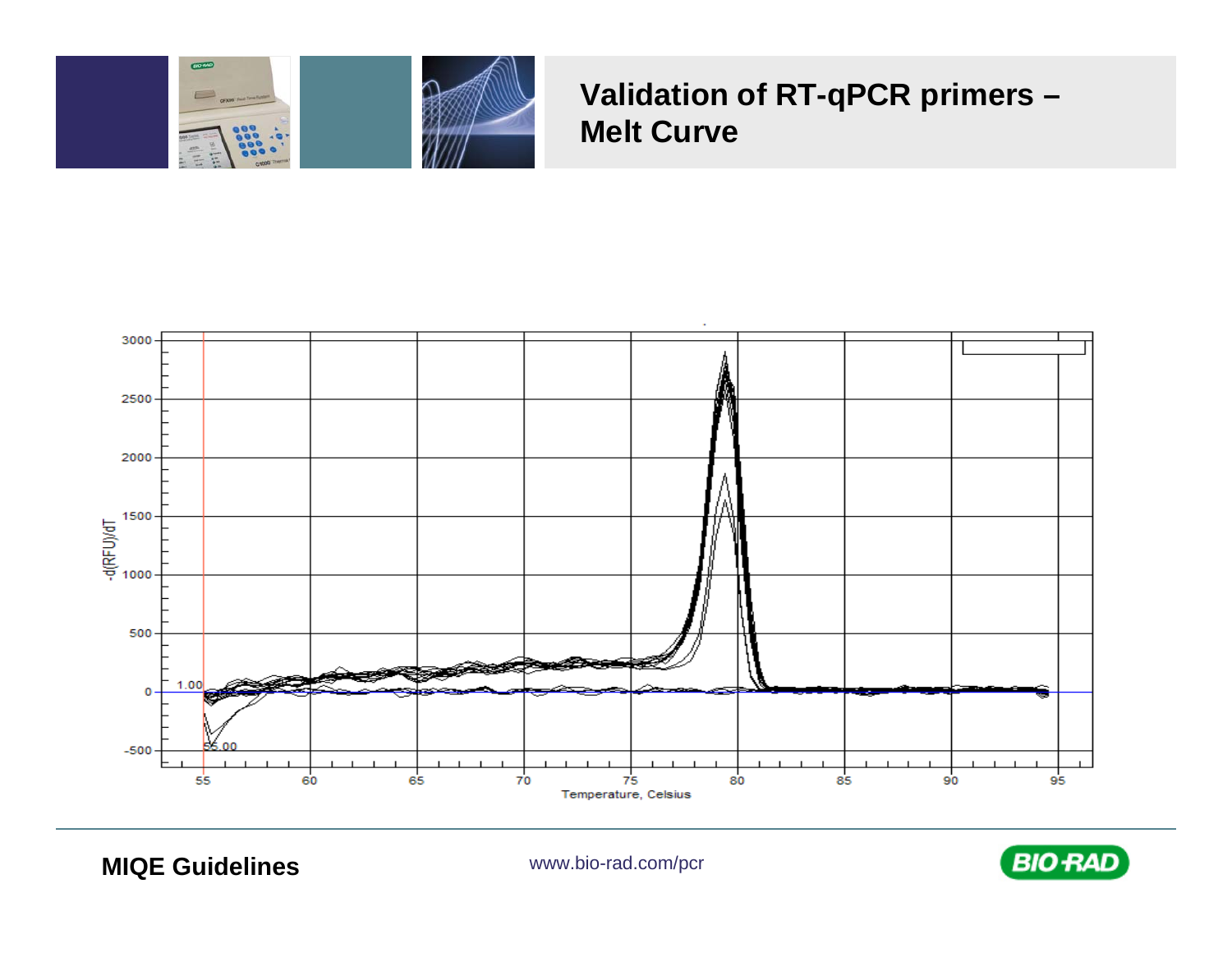

## Validation of RT-qPCR primers - Gel **Analysis**



**MIQE Guidelines** 

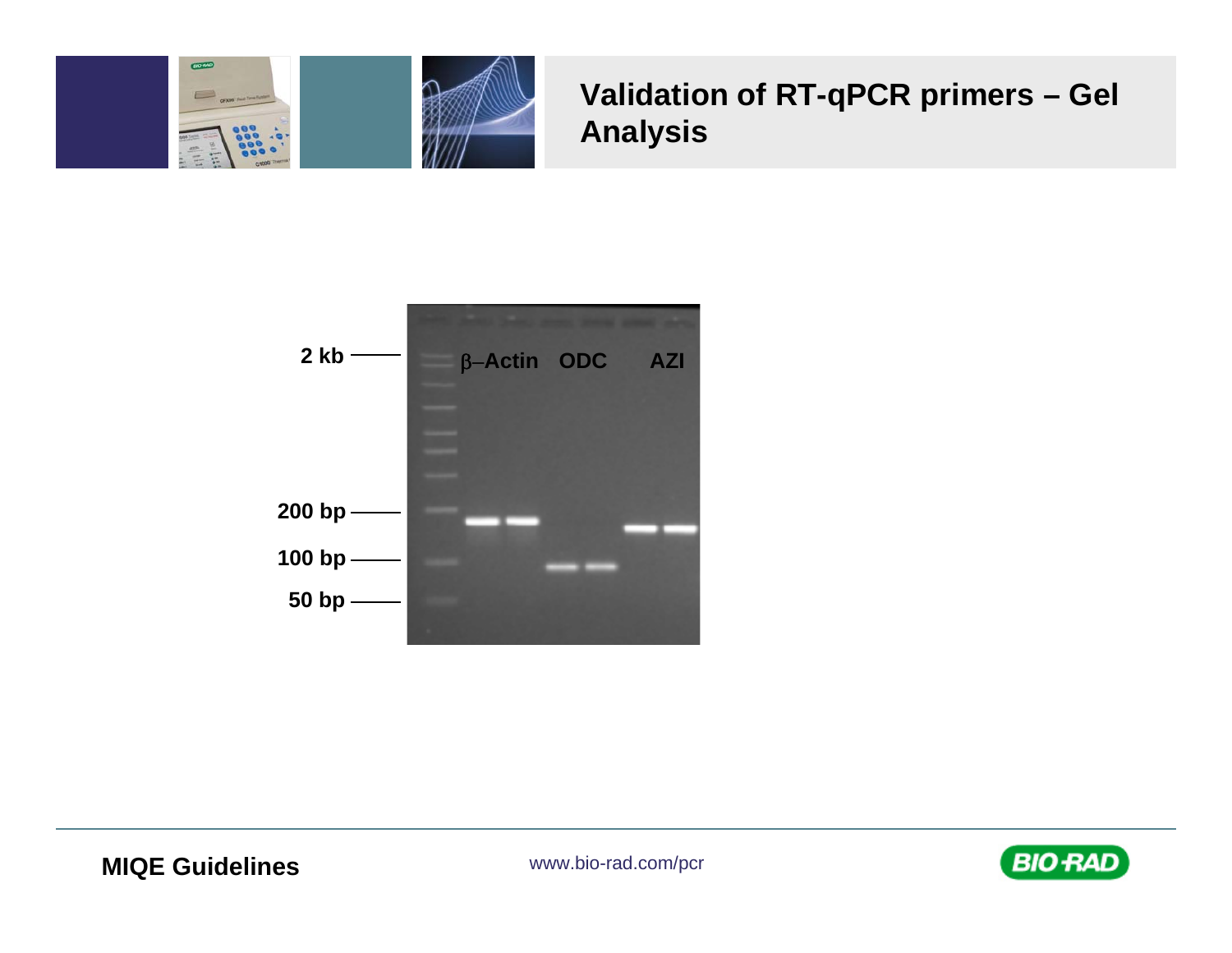

#### **Standard Curve - Tight Replicates**



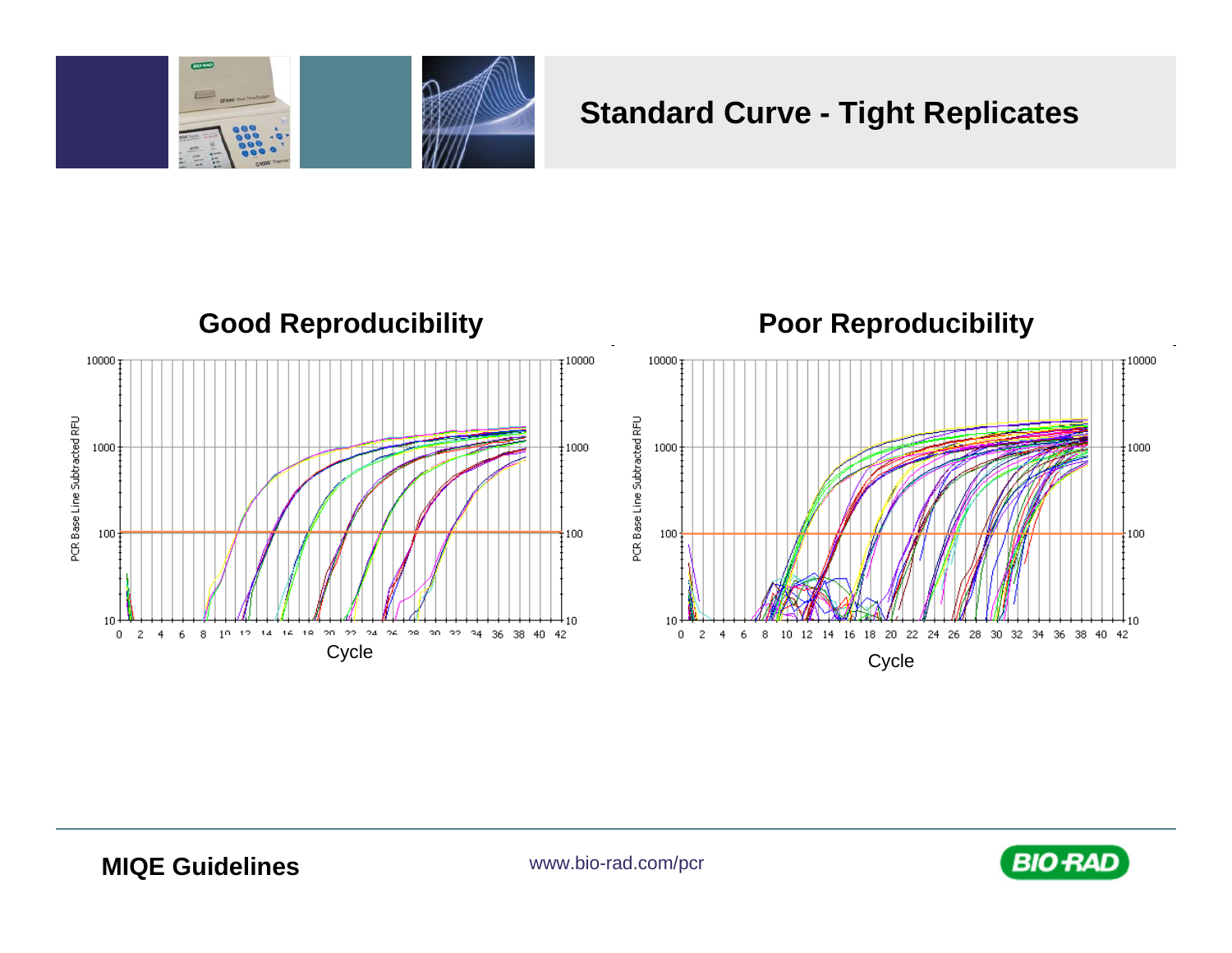

#### **Standard Curve - Good Efficiency,** and  $R^2$



**MIQE Guidelines** 

 $rac{1}{2}$ 

 $\Box$ 

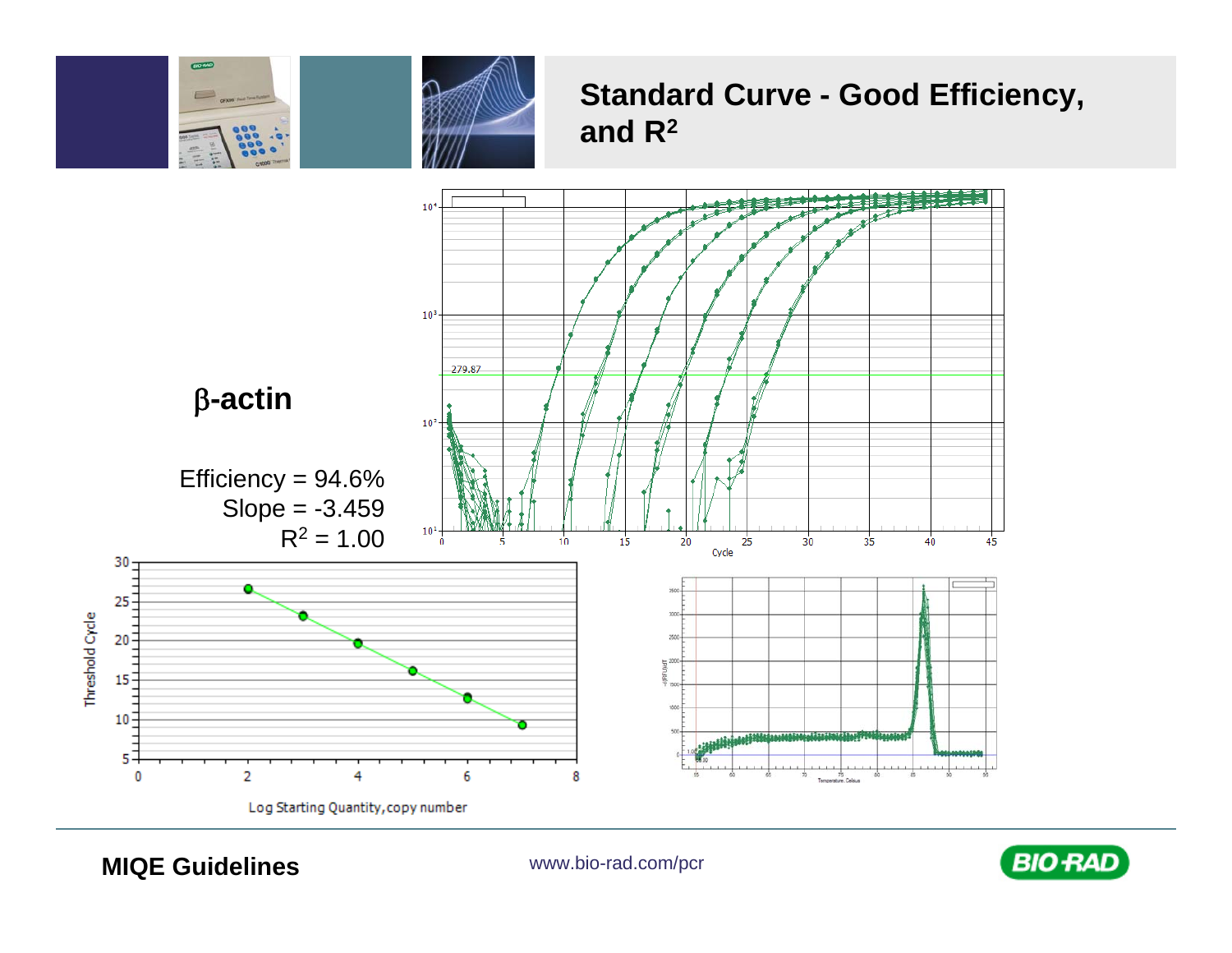

#### **Amplification Central**

(www.bio-rad.com/genomics/pcrsupport)



- • **An exciting new addition to the Gene Expression Gateway**
- • **Comprehensive PCR/real-time PCR support regardless of the user's degree of expertise**
- • **Features:**
	- **PCR Doctor**
	- **Tutorials**
	- **Assay Design**
		- **Others:**
			- •**Top 20 Citations**
			- •**Useful Links**
			- •**Tip of the Week**
			- •**Glossary**

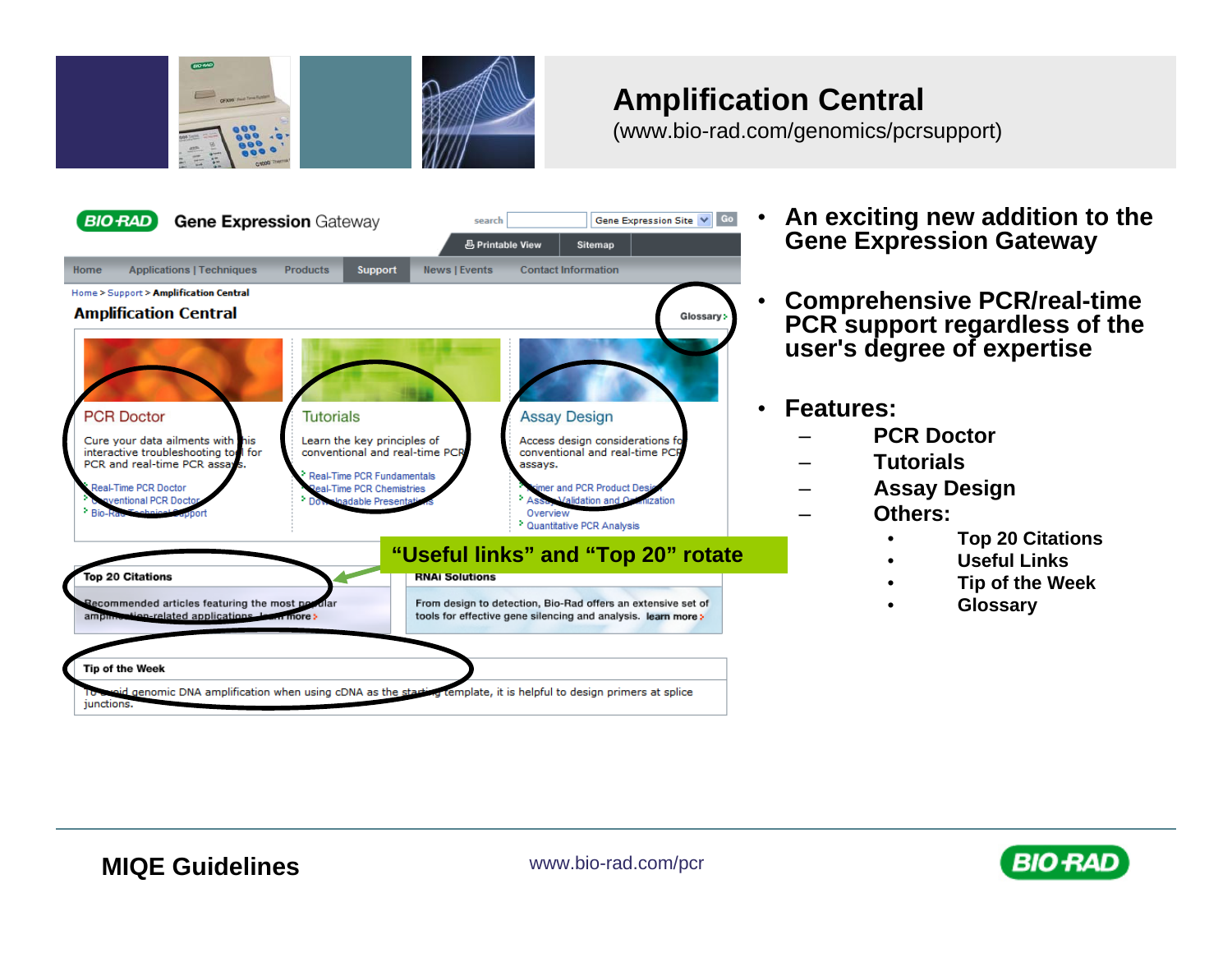

#### **SsoFast EvaGreen Supermix**



Fusing the double-stranded DNA binding protein, Sso7d, to the engineered polymerase gives it a powerful sliding grip on the replicated DNA.

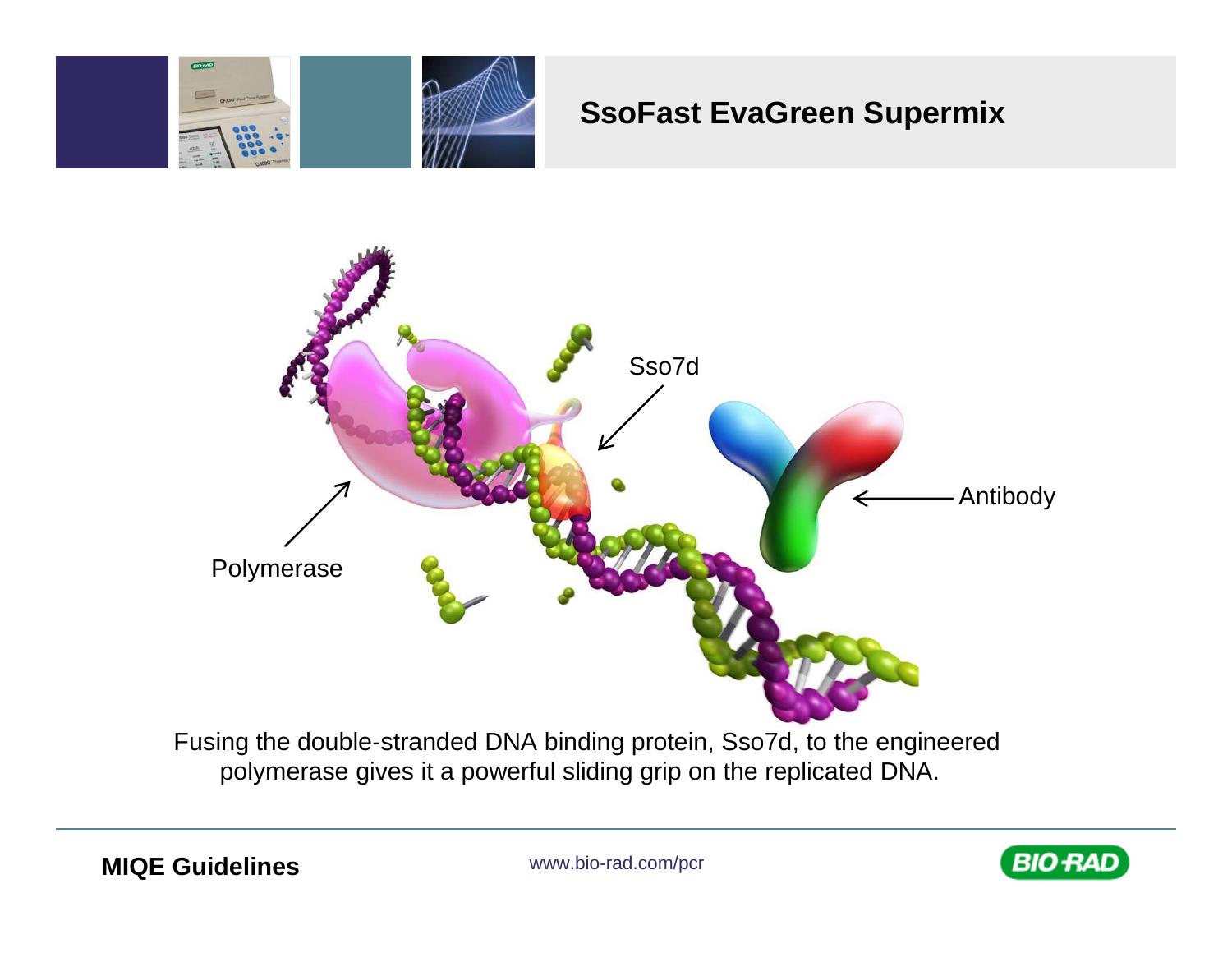

#### **Experimental Replicates**

**Biological Replicates** 



#### **RT-qPCR Samples Technical replicates**



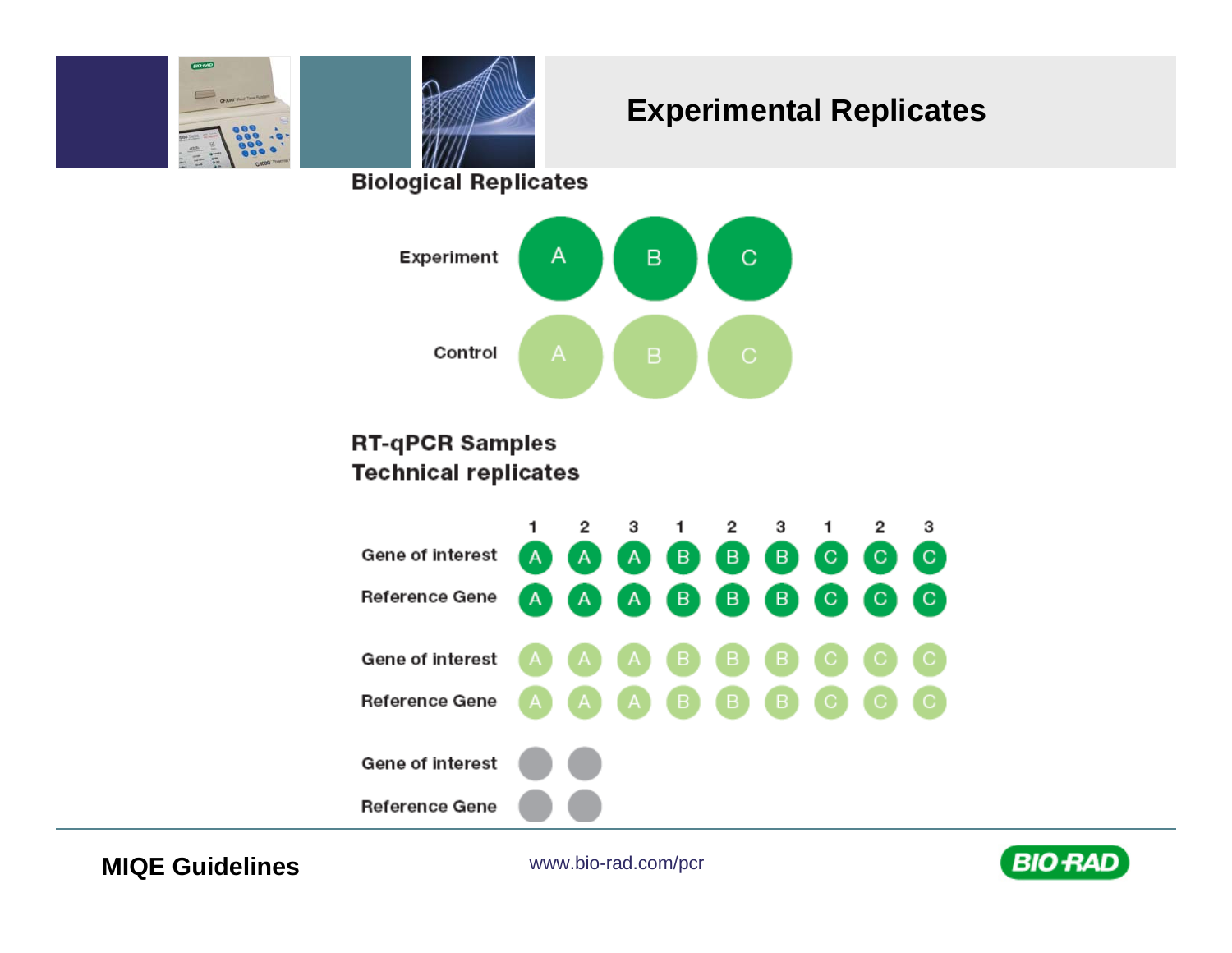

**Summary**

## **The key steps for most RT-qPCR experiments include:**

- • Sample procurement which requires following strict experimental protocols for acquisition, processing and storage to assure biological reproducibility and minimize standard deviations between replicates.
- $\bullet$  Total RNA extraction, and quality control for purity (OD 260/280) and integrity (rRNA 28S/18S ratio, electropherogram trace, and RQI number) and yield.
- $\bullet$ Reverse transcription to convert the total RNA extracts to cDNA.
- •RT-qPCR experiments with appropriate reference gene(s) (≤0.5 Ct between all experimental conditions or time points) and no template controls.
- $\bullet$  Appropriate number of biological (n≥3) and technical (n≥2) replicates with standard deviations between technical replicates of less than 0.3 Ct.

**The MIQE Guidelines were written to provide all the parameters that should be met to publish acceptable results from RT-qPCR experiments.**